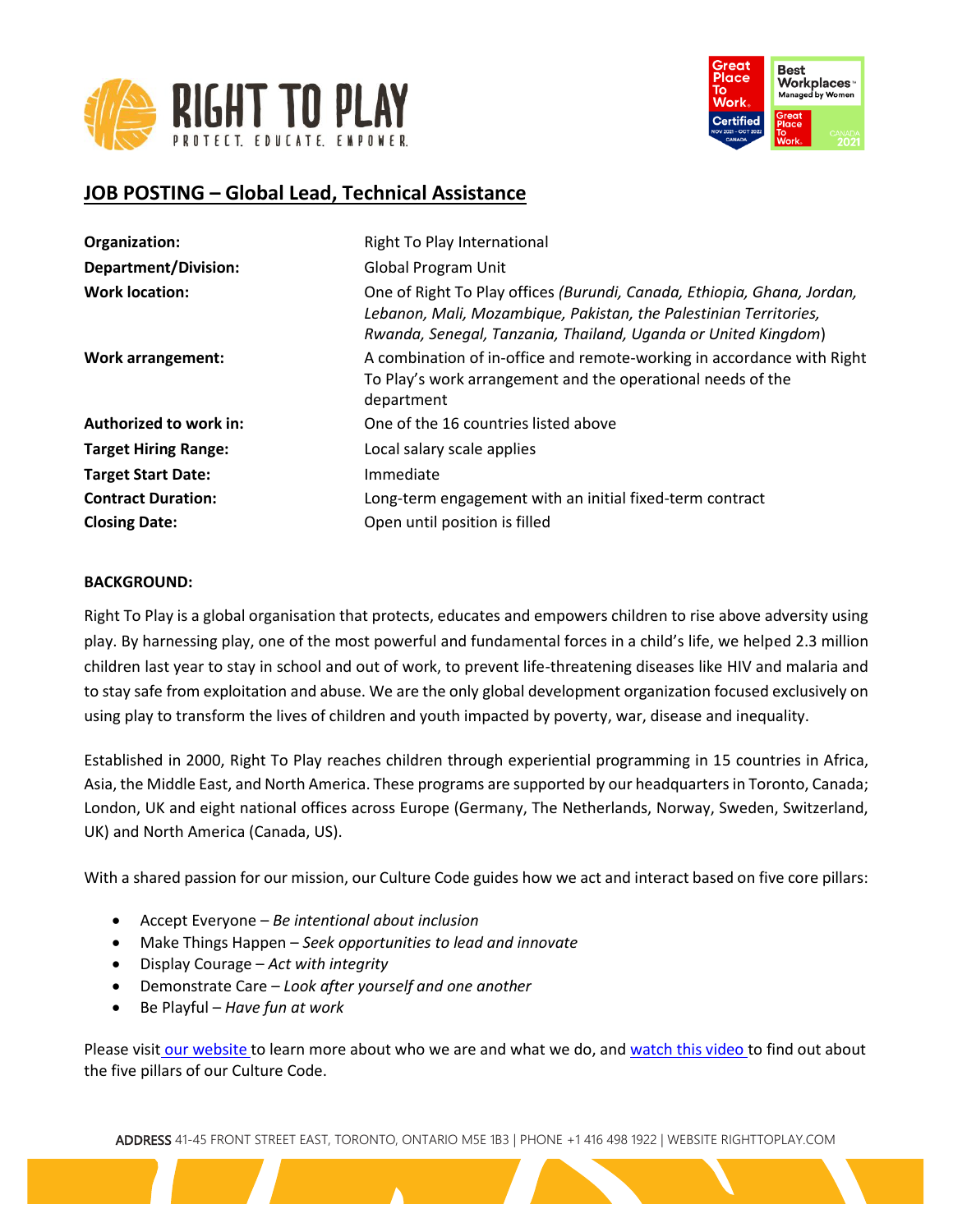



#### **JOB SUMMARY:**

The Global Lead, Technical Assistance reports directly to the Director, Global Programme Development, and will be instrumental in developing and growing Right To Play (RTP)'s technical assistance strategy, building partnerships and alliances to grow the technical assistance portfolio, as well as providing strategic leadership across the different technical assistance projects, integrating learnings and new adaptations. The Global Lead, Technical Assistance will work closely with the Global Program Development team specialists, Global Director, Country Operations (GDCO) and the Director of Strategy and Planning to leverage their expertise in delivery of high-quality technical support to the Government and NGO partners. The role will oversee the work of consultants based in Sierra Leone.

The most recent technical assistance initiative is in partnership with BRAC to support the Ministry of Basic and Senior Secondary Education (MBSSE) in Sierra Leone to implement its new education policy and provide high-quality, play-based early childhood development and primary education to children aged 3 -12.

\_\_\_\_\_\_\_\_\_\_\_\_\_\_\_\_\_\_\_\_\_\_\_\_\_\_\_\_\_\_\_\_\_\_\_\_\_\_\_\_\_\_\_\_\_\_\_\_\_\_\_\_\_\_\_\_\_\_\_\_\_\_\_\_\_\_\_\_\_\_\_\_\_\_\_\_\_\_\_\_\_\_\_\_\_\_\_\_\_\_\_

The incumbent may be required to travel occasionally up to 40% of time.

#### **PRIMARY RESPONSIBILITIES:**

#### **Job Responsibility #1: Program Development (30% of Time):**

- Lead the development and implementation of a technical assistance strategy, that leverages on unique programme models and evidence within RTP.
- Develop an engagement strategy with political leaders and senior influencers in global education spaces and priority countries, identifying partners' needs to design customized technical assistance initiatives.
- Map prospective partnerships to build different consortiums in line with future prospective funding scenarios.
- Seek funding opportunities, and lead proposal development processes in collaboration with country offices, fundraising, policy, and stakeholder engagement teams to position RTP as a technical assistance leader in the integration of play-based methodologies.
- Design needs-based technical assistance programmes for NGO and government partners, including, where needed, the design and facilitation of workshops and activities to identify entry points for technical assistance on play-based methodologies.

\_\_\_\_\_\_\_\_\_\_\_\_\_\_\_\_\_\_\_\_\_\_\_\_\_\_\_\_\_\_\_\_\_\_\_\_\_\_\_\_\_\_\_\_\_\_\_\_\_\_\_\_\_\_\_\_\_\_\_\_\_\_\_\_\_\_\_\_\_\_\_\_\_\_\_\_\_\_\_\_\_\_\_\_\_\_\_\_\_\_

• Develop standard training, facilitation, and presentation templates.

#### **Job Responsibility #2: Programme Quality (30% of Time):**

- Work with the Senior Management Executive team to identify and develop offers to support the growth of RTP.
- Leverage existing technical expertise within country offices and the Global Programme Development team to develop processes to contextualize and customize existing program models to the partner needs.
- Leverage technology to develop high quality models of digital, hybrid and in-person approaches to technical assistance in collaboration with the Education Technology specialist.
- In collaboration with the global Monitoring, Evaluation and Learning team, develop a measurement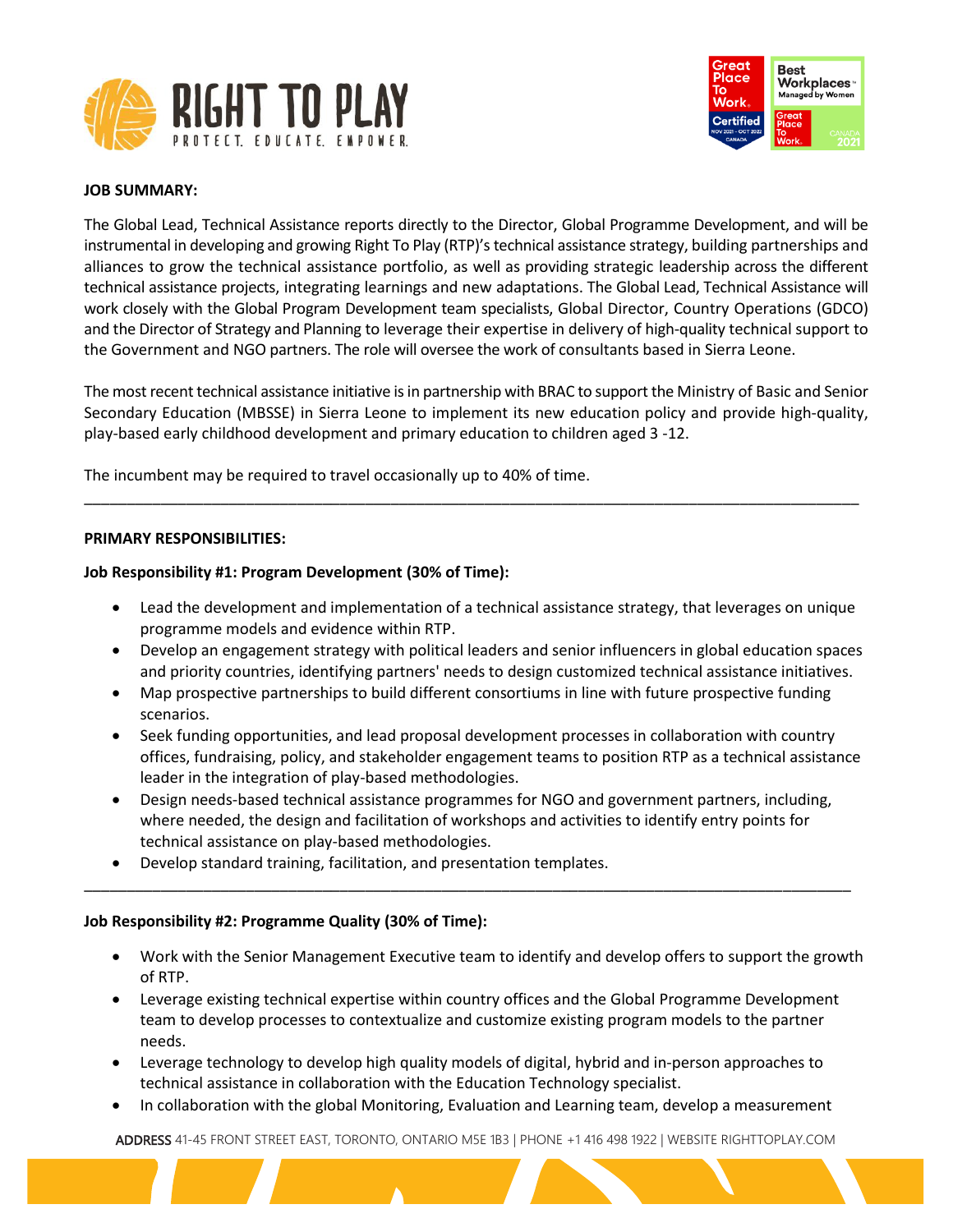



framework and success indicators aligned to global indicators to monitor and assess the quality and impact of technical assistance.

\_\_\_\_\_\_\_\_\_\_\_\_\_\_\_\_\_\_\_\_\_\_\_\_\_\_\_\_\_\_\_\_\_\_\_\_\_\_\_\_\_\_\_\_\_\_\_\_\_\_\_\_\_\_\_\_\_\_\_\_\_\_\_\_\_\_\_\_\_\_\_\_\_\_\_\_\_\_\_\_\_\_\_\_\_\_\_\_\_\_\_

# **Job Responsibility #3: Operations & Management (25% of Time):**

- Collaborate with GDCO to design an operational modality for Technical Assistance in countries with no RTP presence.
- Develop operational strategies for delivering cost effective technical assistance projects in collaboration with global operations, finance and people & culture teams.
- Supporting the rollout / sensitisation to new Technical Assistance models and approaches within Country Offices.

\_\_\_\_\_\_\_\_\_\_\_\_\_\_\_\_\_\_\_\_\_\_\_\_\_\_\_\_\_\_\_\_\_\_\_\_\_\_\_\_\_\_\_\_\_\_\_\_\_\_\_\_\_\_\_\_\_\_\_\_\_\_\_\_\_\_\_\_\_\_\_\_\_\_\_\_\_\_\_\_\_\_\_

• Oversee the management of current and future strategic technical assistance projects.

# **Job Responsibility #4: External Representation (10% of Time)**

- Lead and/or contribute to responses to Technical Assistance requests, including drafting briefs, and representing RTP in meetings.
- Identify and take part in global education spaces, voicing RTP's strategy and practice to profile the organisation as thought leader on play-based learning and therefore a preferred technical assistance provider in the field.
- Maintain relationship with multilateral agencies like World Bank, Global Partnership for Education (GPE) and Education Cannot Wait (ECW) to position RTP as preferred technical assistance partner.
- Develop capacity statements and collateral to support solicitation of technical assistance opportunities.

\_\_\_\_\_\_\_\_\_\_\_\_\_\_\_\_\_\_\_\_\_\_\_\_\_\_\_\_\_\_\_\_\_\_\_\_\_\_\_\_\_\_\_\_\_\_\_\_\_\_\_\_\_\_\_\_\_\_\_\_\_\_\_\_\_\_\_\_\_\_\_\_\_\_\_\_\_\_\_\_\_\_\_

\_\_\_\_\_\_\_\_\_\_\_\_\_\_\_\_\_\_\_\_\_\_\_\_\_\_\_\_\_\_\_\_\_\_\_\_\_\_\_\_\_\_\_\_\_\_\_\_\_\_\_\_\_\_\_\_\_\_\_\_\_\_\_\_\_\_\_\_\_\_\_\_\_\_\_\_\_\_\_\_\_\_\_

# **Job Responsibility #5: Other Tasks as Assigned (5% of Time)**

# MINIMUM QUALIFICATIONS (Must have):

# **EDUCATION/TRAINING/CERTIFICATION:**

• Master's degree or equivalent in international business management, international development or related fields.

#### **EXPERIENCE:**

- 10 years of relevant experience
- Proven experience in developing and leading organizational-level strategies.
- Significant experience leading technical assistance programs within the non-for-profit, academic or consultancy firms in the private sector.
- Proven experience building and maintaining networks with senior influencers and decision makers.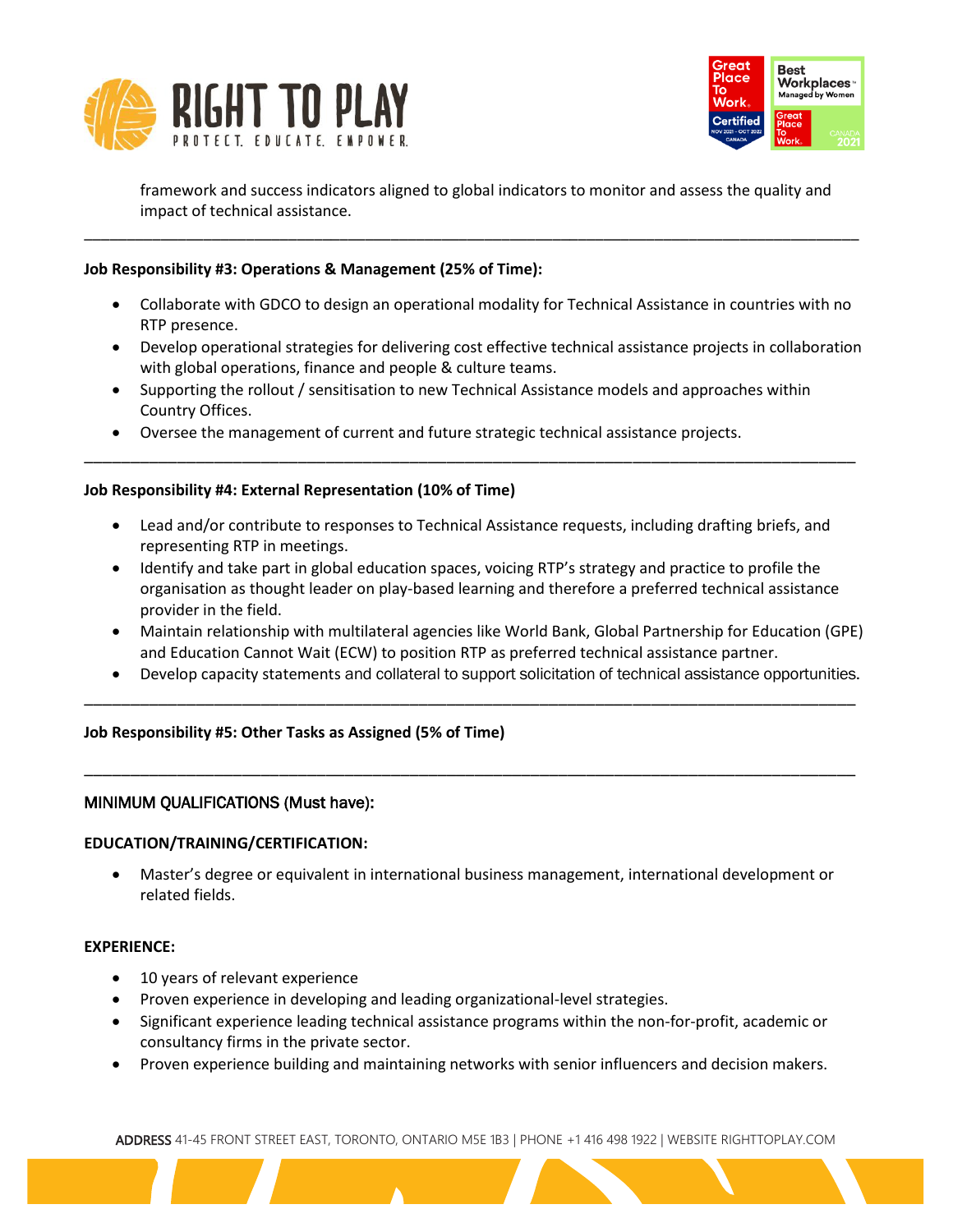



#### **COMPETENCIES/PERSONAL ATTRIBUTES:**

- Business oriented with strong negotiation skills and confidence to pitch new ideas.
- Networking skills and capacity to leverage from previous relationships with relevant experts in the global education sector.
- Excellent representation skills within and outside the organization.
- Demonstrated passion for primary education and play.
- Appreciates and celebrates diversity within and outside the workspace.

# **KNOWLEDGE/SKILLS:**

- Solid knowledge on building and maintaining client relationships, anticipating needs and promoting the capabilities and strengths of RTP to strengthen our position in global spaces.
- Strong knowledge of dynamics within relevant multilateral, governmental and funding institutions, and relationships with them.
- Sound knowledge of regional and international political architecture and relationships within East and West African countries.

# **LANGUAGES:**

• Fluency in spoken and written English.

# DESIRED QUALIFICATIONS (An Asset):

- Additional Master's degree or studies in Education, Education Management, Development Studies, or similar areas.
- Fluency in written and spoken French.
- Experience providing assistance to Ministries of Education or comparable Ministries in the Global South.
- Experience in a leadership role for at least 5 years.
- Knowledge of the education system in Sierra Leone.
- Knowledge of play-based methodologies.

# **WHAT YOU'LL GET:**

The opportunity to work with a passionate, innovative and collaborative team where you have the ability to make things happen. You will gain experience working for a globally recognized organization with a healthy culture premised on our Culture Code **(accept everyone, make things happen, display courage, demonstrate care and be playful)**. In addition, we offer a competitive salary and benefits package including flexible work policy (e.g. work from home and flex hours), up to 5 personal learning and development days per year and summer/winter hours.

#### **HOW TO APPLY:**

If you are interested in applying for this position, please click **[here](https://righttoplay.hiringplatform.ca/70109-global-lead-technical-assistance/252696-application-form/en)** to apply with your resume and cover letter in English.